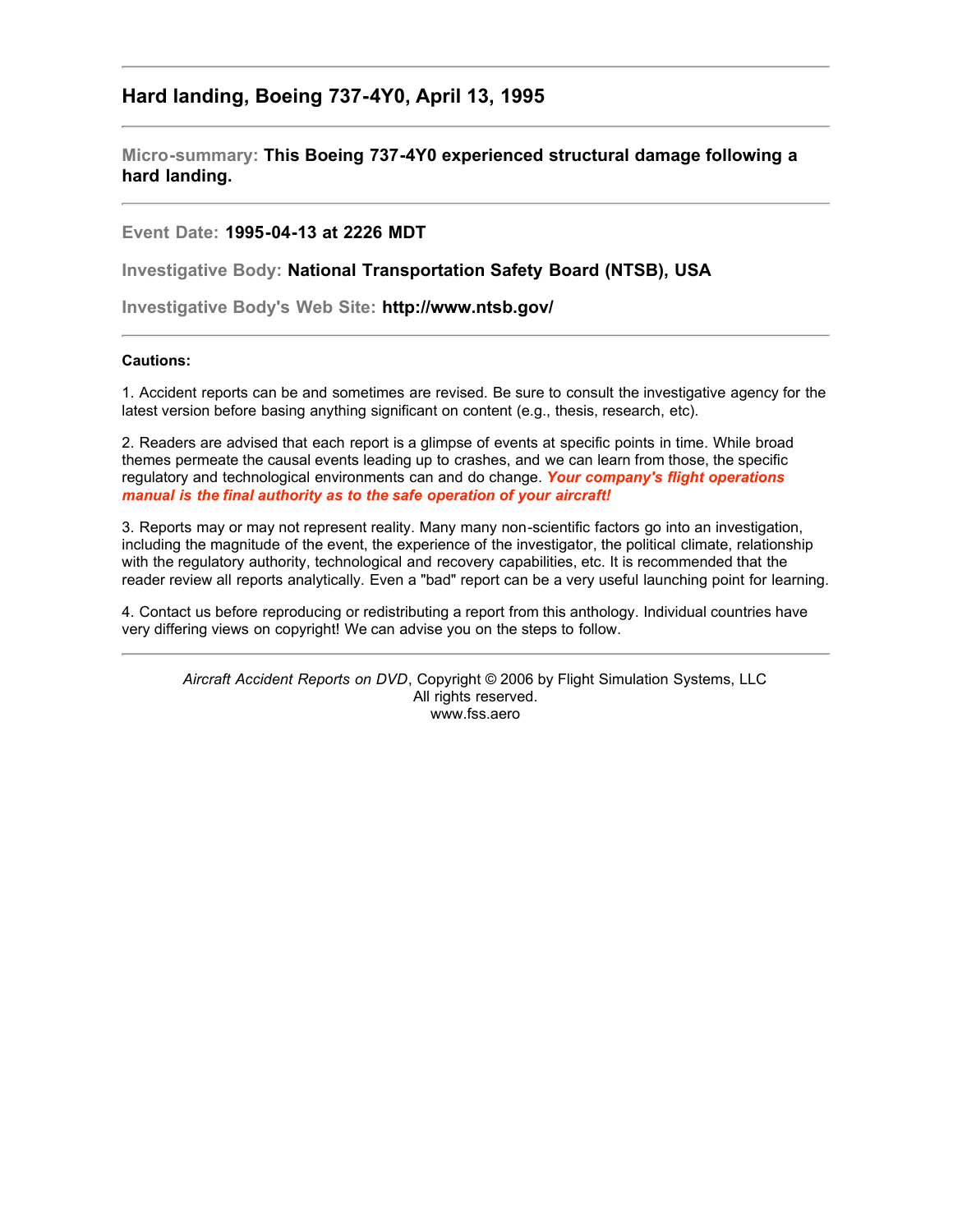| <b>National Transportation Safety Board</b>                                                                                                                                                                                                                                                                                                                                                                                                                                                                                                                                                                                                                                                                                                                                                                                                                                                                                                                                                                                                                                                                                                                                                                                                                                                                                                                                                                                                                                                                                                                                                                                                                                                                                                                                                                                                                                              |                           |  | NTSB ID: FTW95LA170         |                                  | Aircraft Registration Number: EICEU |                            |                  |  |  |  |  |
|------------------------------------------------------------------------------------------------------------------------------------------------------------------------------------------------------------------------------------------------------------------------------------------------------------------------------------------------------------------------------------------------------------------------------------------------------------------------------------------------------------------------------------------------------------------------------------------------------------------------------------------------------------------------------------------------------------------------------------------------------------------------------------------------------------------------------------------------------------------------------------------------------------------------------------------------------------------------------------------------------------------------------------------------------------------------------------------------------------------------------------------------------------------------------------------------------------------------------------------------------------------------------------------------------------------------------------------------------------------------------------------------------------------------------------------------------------------------------------------------------------------------------------------------------------------------------------------------------------------------------------------------------------------------------------------------------------------------------------------------------------------------------------------------------------------------------------------------------------------------------------------|---------------------------|--|-----------------------------|----------------------------------|-------------------------------------|----------------------------|------------------|--|--|--|--|
| <b>FACTUAL REPORT</b>                                                                                                                                                                                                                                                                                                                                                                                                                                                                                                                                                                                                                                                                                                                                                                                                                                                                                                                                                                                                                                                                                                                                                                                                                                                                                                                                                                                                                                                                                                                                                                                                                                                                                                                                                                                                                                                                    |                           |  | Occurrence Date: 04/13/1995 |                                  |                                     | Most Critical Injury: None |                  |  |  |  |  |
| AVIATION                                                                                                                                                                                                                                                                                                                                                                                                                                                                                                                                                                                                                                                                                                                                                                                                                                                                                                                                                                                                                                                                                                                                                                                                                                                                                                                                                                                                                                                                                                                                                                                                                                                                                                                                                                                                                                                                                 | Occurrence Type: Accident |  | Investigated By: NTSB       |                                  |                                     |                            |                  |  |  |  |  |
| Location/Time                                                                                                                                                                                                                                                                                                                                                                                                                                                                                                                                                                                                                                                                                                                                                                                                                                                                                                                                                                                                                                                                                                                                                                                                                                                                                                                                                                                                                                                                                                                                                                                                                                                                                                                                                                                                                                                                            |                           |  |                             |                                  |                                     |                            |                  |  |  |  |  |
| <b>Nearest City/Place</b>                                                                                                                                                                                                                                                                                                                                                                                                                                                                                                                                                                                                                                                                                                                                                                                                                                                                                                                                                                                                                                                                                                                                                                                                                                                                                                                                                                                                                                                                                                                                                                                                                                                                                                                                                                                                                                                                | <b>State</b>              |  | Zip Code                    | <b>Local Time</b>                | Time Zone                           |                            |                  |  |  |  |  |
| <b>DENVER</b>                                                                                                                                                                                                                                                                                                                                                                                                                                                                                                                                                                                                                                                                                                                                                                                                                                                                                                                                                                                                                                                                                                                                                                                                                                                                                                                                                                                                                                                                                                                                                                                                                                                                                                                                                                                                                                                                            | CO                        |  | 80249                       | 2226                             | <b>MDT</b>                          |                            |                  |  |  |  |  |
| Direction From Airport:<br>Distance From Landing Facility: 0<br>Airport Proximity: On Airport                                                                                                                                                                                                                                                                                                                                                                                                                                                                                                                                                                                                                                                                                                                                                                                                                                                                                                                                                                                                                                                                                                                                                                                                                                                                                                                                                                                                                                                                                                                                                                                                                                                                                                                                                                                            |                           |  |                             |                                  |                                     |                            |                  |  |  |  |  |
| Aircraft Information Summary                                                                                                                                                                                                                                                                                                                                                                                                                                                                                                                                                                                                                                                                                                                                                                                                                                                                                                                                                                                                                                                                                                                                                                                                                                                                                                                                                                                                                                                                                                                                                                                                                                                                                                                                                                                                                                                             |                           |  |                             |                                  |                                     |                            |                  |  |  |  |  |
| Aircraft Manufacturer                                                                                                                                                                                                                                                                                                                                                                                                                                                                                                                                                                                                                                                                                                                                                                                                                                                                                                                                                                                                                                                                                                                                                                                                                                                                                                                                                                                                                                                                                                                                                                                                                                                                                                                                                                                                                                                                    |                           |  | Model/Series                |                                  |                                     |                            | Type of Aircraft |  |  |  |  |
| <b>BOEING</b>                                                                                                                                                                                                                                                                                                                                                                                                                                                                                                                                                                                                                                                                                                                                                                                                                                                                                                                                                                                                                                                                                                                                                                                                                                                                                                                                                                                                                                                                                                                                                                                                                                                                                                                                                                                                                                                                            |                           |  | 737-400                     |                                  |                                     |                            | Airplane         |  |  |  |  |
| Sightseeing Flight: No                                                                                                                                                                                                                                                                                                                                                                                                                                                                                                                                                                                                                                                                                                                                                                                                                                                                                                                                                                                                                                                                                                                                                                                                                                                                                                                                                                                                                                                                                                                                                                                                                                                                                                                                                                                                                                                                   |                           |  |                             | Air Medical Transport Flight: No |                                     |                            |                  |  |  |  |  |
| Narrative                                                                                                                                                                                                                                                                                                                                                                                                                                                                                                                                                                                                                                                                                                                                                                                                                                                                                                                                                                                                                                                                                                                                                                                                                                                                                                                                                                                                                                                                                                                                                                                                                                                                                                                                                                                                                                                                                |                           |  |                             |                                  |                                     |                            |                  |  |  |  |  |
| Brief narrative statement of facts, conditions and circumstances pertinent to the accident/incident:<br>On April 13, 1995, at 2226 mountain daylight time, a Boeing 737-4Y0, EI-CEU, was substantially<br>damaged during landing at Denver, Colorado. There were no injuries to the 141 passengers, 4 cabin<br>attendants, and two cockpit crewmembers aboard. Visual meteorological conditions prevailed.<br>The airplane was being operated by MarkAir, Inc., as flight 523, scheduled domestic passenger                                                                                                                                                                                                                                                                                                                                                                                                                                                                                                                                                                                                                                                                                                                                                                                                                                                                                                                                                                                                                                                                                                                                                                                                                                                                                                                                                                              |                           |  |                             |                                  |                                     |                            |                  |  |  |  |  |
| service from Kansas City, Missouri, to Denver, Colorado. According to a joint written statement<br>submitted by the captain and the first officer, the flight proceeded uneventfully and the approach<br>briefing, radios, instruments, and speed bugs (Vref, 136 KIAS; target speed, 145 KIAS; Vref+15, 151<br>KIAS, based on a landing weight of 112,000 pounds) were set up for a planned landing on runway 17R.<br>The first officer was flying the airplane.<br>After the airplane had been positioned on the downwind leg, the crew was offered the option of                                                                                                                                                                                                                                                                                                                                                                                                                                                                                                                                                                                                                                                                                                                                                                                                                                                                                                                                                                                                                                                                                                                                                                                                                                                                                                                      |                           |  |                             |                                  |                                     |                            |                  |  |  |  |  |
| This was accepted but when told they could expect a delay to that runway,<br>landing on runway 16.<br>they requested and were cleared for a visual approach to, and landing on, runway 17R.<br>ATIS (automatic terminal information service) indicated the winds to be from 190 degrees at 18<br>A surface weather observation in effect at the time indicated the winds were from 180<br>knots.<br>degrees at 19 knots. The first officer, who was flying the airplane, lined up with runway 17L and<br>when the mistake was realized, they requested and were cleared to land on runway 17L. This<br>paragraph is based on the crew's enclosed statement. The airport was visible to the crew. The<br>lights for runway 17L were set on high intensity; the lights for runway 17R were not visible. The<br>airplane was aligned with the visible runway lights: PAPI (precision approach path indicator)<br>lights and glideslope indications agreed with each other. When there was no localizer capture, the<br>crew realized they were lined up with runway 17L. The flight was subsequently cleared to land on<br>At 500 feet AGL (above ground level), the glide slope aural warning sounded and was<br>runway 17L.<br>cancelled because the radios had been tuned to the navaids serving the parallel runway. At 100<br>feet AGL, the GPWS (ground proximity warning system) sink rate warning sounded, and the first<br>officer added power.<br>At 50 feet AGL and over the runway threshold, airspeed deteriorated. The<br>first officer<br>applied additional power and the captain added maximum thrust and forward control<br>yoke pressure. "A hard landing was made."<br>During its preflight inspection, the relief flight crew noticed damage to the airplane that<br>included a compromised pressure vessel, a crushed tail skid, breaches in the skin with associated |                           |  |                             |                                  |                                     |                            |                  |  |  |  |  |
| stringer damage, and a collapsed right main landing gear strut. The crew flying "did not suspect<br>any external damage to the aircraft until arriving at the gate and being told by ground personnel."<br>The data from the airplane's digital flight data recorder (DFDR) was read out and evaluated.<br>According to the group chairman's factual report, vertical acceleration spiked at 3.64 g's when the<br>airplane contacted the runway. The report added that due to accelerometer characteristics and DFDR                                                                                                                                                                                                                                                                                                                                                                                                                                                                                                                                                                                                                                                                                                                                                                                                                                                                                                                                                                                                                                                                                                                                                                                                                                                                                                                                                                     |                           |  |                             |                                  |                                     |                            |                  |  |  |  |  |
|                                                                                                                                                                                                                                                                                                                                                                                                                                                                                                                                                                                                                                                                                                                                                                                                                                                                                                                                                                                                                                                                                                                                                                                                                                                                                                                                                                                                                                                                                                                                                                                                                                                                                                                                                                                                                                                                                          |                           |  |                             |                                  |                                     |                            |                  |  |  |  |  |

*FACTUAL REPORT - AVIATION Page 1*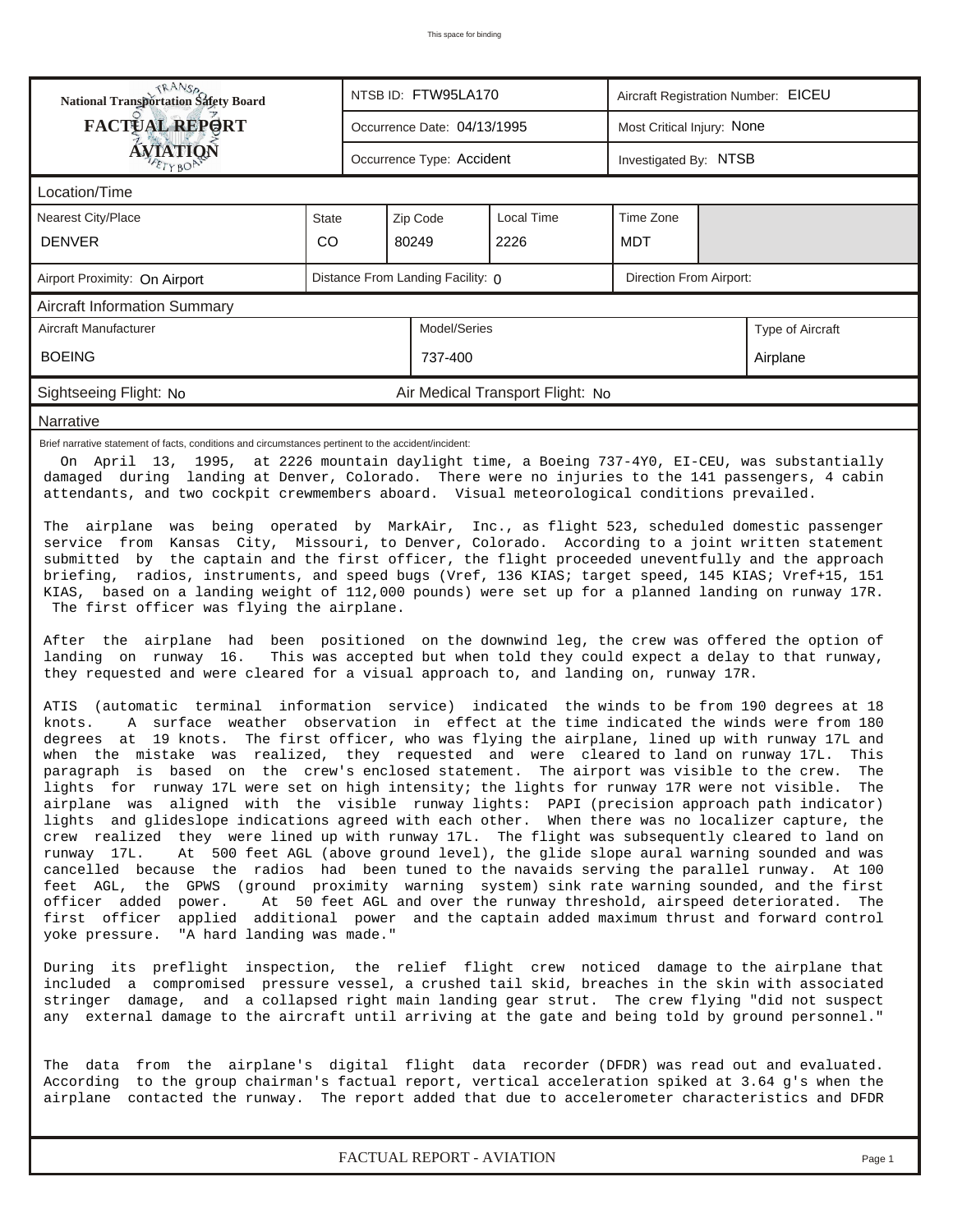| <b>National Transportation Safety Board</b>                                                                                                                                                                                                                                               | NTSB ID: FTW95LA170                                                      |                      |  |  |  |  |  |  |  |
|-------------------------------------------------------------------------------------------------------------------------------------------------------------------------------------------------------------------------------------------------------------------------------------------|--------------------------------------------------------------------------|----------------------|--|--|--|--|--|--|--|
| <b>FACTUAL REPORT</b>                                                                                                                                                                                                                                                                     | Occurrence Date: 04/13/1995                                              |                      |  |  |  |  |  |  |  |
| <b>AVIATION</b><br>TYBO                                                                                                                                                                                                                                                                   |                                                                          |                      |  |  |  |  |  |  |  |
| <b>Narrative</b><br>(Continued)                                                                                                                                                                                                                                                           |                                                                          |                      |  |  |  |  |  |  |  |
| sampling rate, this value could be greater or less that the actual g's incurred. The factual<br>report and the DFDR Data in Graphical Format are attachments to this report. Data supporting these<br>documents are on record with the Safety Board's Office of Research and Engineering. |                                                                          |                      |  |  |  |  |  |  |  |
| A review of the control tower audio tapes revealed the following (all times are approximate):                                                                                                                                                                                             |                                                                          |                      |  |  |  |  |  |  |  |
| 2218:41                                                                                                                                                                                                                                                                                   | Frontier 706, cleared to land, runway 17R. Wind 190                      | degrees at 16 knots. |  |  |  |  |  |  |  |
| United 776, cleared to land, runway 16. Wind 190<br>2221:50                                                                                                                                                                                                                               |                                                                          | degrees at 10 knots. |  |  |  |  |  |  |  |
| MarkAir 523, cleared to land, runway 17R. Wind 200<br>2222:01<br>degrees at 18 knots. Wind<br>check for runway 16 approach end, wind 190 degrees at 25 knots.                                                                                                                             |                                                                          |                      |  |  |  |  |  |  |  |
| 2222:36                                                                                                                                                                                                                                                                                   | UPS 841, cleared for takeoff, runway 17R. Wind 200                       |                      |  |  |  |  |  |  |  |
| 2223:37                                                                                                                                                                                                                                                                                   | Wind check, 190 degrees at 27 knots. Runway 17R, wind                    |                      |  |  |  |  |  |  |  |
| 2224:12                                                                                                                                                                                                                                                                                   | United 358, cleared to land, runway 16. Wind 180<br>degrees at 25 knots. |                      |  |  |  |  |  |  |  |
| 2225:06                                                                                                                                                                                                                                                                                   | Cactus 491, cleared to land, runway 16. Wind 180                         | degrees at 25 knots. |  |  |  |  |  |  |  |
| 2225:40                                                                                                                                                                                                                                                                                   | MarkAir 523, you're lined up with runway 17L. Cleared                    | to land, runway 17L. |  |  |  |  |  |  |  |
| 2225:49                                                                                                                                                                                                                                                                                   | United 776 reports a 10 knot loss of airspeed at 100                     | feet.                |  |  |  |  |  |  |  |
| 2226:23<br>Cactus 491 advises it will be "real careful."                                                                                                                                                                                                                                  |                                                                          |                      |  |  |  |  |  |  |  |
| 2226:38                                                                                                                                                                                                                                                                                   | United 242, cleared for takeoff, runway 17R. Wind 200                    | degrees at 18 knots. |  |  |  |  |  |  |  |
| 2227:02<br>MarkAir 523 is given initial taxi instructions.                                                                                                                                                                                                                                |                                                                          |                      |  |  |  |  |  |  |  |
| The following is a portion of the recorded ATIS (automatic terminal information service) in effect<br>at the time of the incident:                                                                                                                                                        |                                                                          |                      |  |  |  |  |  |  |  |
| International Airport, Automated Weather Arrival, Information Alpha, zero three five five<br>Denver<br>zulu, temperature five five, dew point three zero, wind one eight zero at one niner, altimeter two<br>niner eight five                                                             |                                                                          |                      |  |  |  |  |  |  |  |
|                                                                                                                                                                                                                                                                                           |                                                                          |                      |  |  |  |  |  |  |  |
|                                                                                                                                                                                                                                                                                           |                                                                          |                      |  |  |  |  |  |  |  |
|                                                                                                                                                                                                                                                                                           |                                                                          |                      |  |  |  |  |  |  |  |
|                                                                                                                                                                                                                                                                                           |                                                                          |                      |  |  |  |  |  |  |  |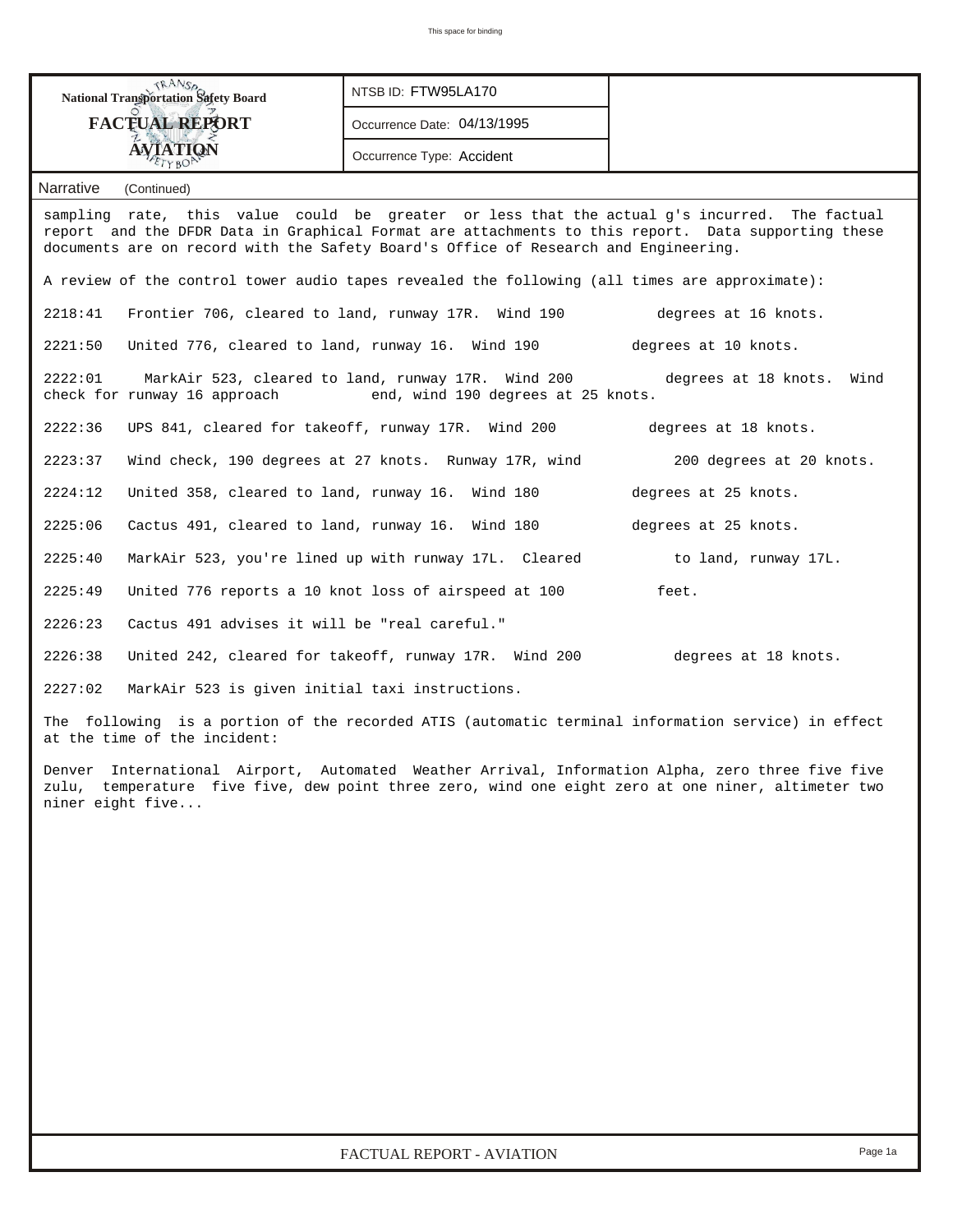| <b>National Transportation Safety Board</b>                             | NTSB ID: FTW95LA170  |                          |                                                               |                                                |             |       |                                      |           |                           |                      |                     |  |
|-------------------------------------------------------------------------|----------------------|--------------------------|---------------------------------------------------------------|------------------------------------------------|-------------|-------|--------------------------------------|-----------|---------------------------|----------------------|---------------------|--|
| <b>FACTUAL REPORT</b>                                                   |                      |                          | Occurrence Date: 04/13/1995                                   |                                                |             |       |                                      |           |                           |                      |                     |  |
| <b>AVIATION</b>                                                         |                      |                          | Occurrence Type: Accident                                     |                                                |             |       |                                      |           |                           |                      |                     |  |
| Landing Facility/Approach Information                                   |                      |                          |                                                               |                                                |             |       |                                      |           |                           |                      |                     |  |
| <b>Airport Name</b>                                                     | Airport ID:          | <b>Airport Elevation</b> |                                                               |                                                | Runway Used |       | Runway Length                        |           | Runway Width              |                      |                     |  |
| DENVER INTERNATIONAL                                                    | <b>DEN</b>           | 5431 Ft. MSL             |                                                               | 17L                                            |             | 12000 | 150                                  |           |                           |                      |                     |  |
| Runway Surface Type: Concrete                                           |                      |                          |                                                               |                                                |             |       |                                      |           |                           |                      |                     |  |
| Runway Surface Condition: Dry                                           |                      |                          |                                                               |                                                |             |       |                                      |           |                           |                      |                     |  |
| Type Instrument Approach: Visual                                        |                      |                          |                                                               |                                                |             |       |                                      |           |                           |                      |                     |  |
| VFR Approach/Landing: Full Stop                                         |                      |                          |                                                               |                                                |             |       |                                      |           |                           |                      |                     |  |
| Aircraft Information                                                    |                      |                          |                                                               |                                                |             |       |                                      |           |                           |                      |                     |  |
| Aircraft Manufacturer<br><b>BOEING</b>                                  |                      |                          | Model/Series<br>737-400                                       |                                                |             |       |                                      |           | 24345                     | <b>Serial Number</b> |                     |  |
| Airworthiness Certificate(s): Transport                                 |                      |                          |                                                               |                                                |             |       |                                      |           |                           |                      |                     |  |
| Landing Gear Type: Retractable - Tricycle                               |                      |                          |                                                               |                                                |             |       |                                      |           |                           |                      |                     |  |
| Homebuilt Aircraft? No                                                  | Number of Seats: 169 |                          | Certified Max Gross Wt.<br>142500 LBS                         |                                                |             |       |                                      |           | Number of Engines: 2      |                      |                     |  |
| Engine Type:<br>Turbo Fan                                               |                      |                          | Engine Manufacturer:<br>Model/Series:<br><b>CFM</b><br>CFM-56 |                                                |             |       |                                      |           | Rated Power:<br>23500 LBS |                      |                     |  |
| - Aircraft Inspection Information                                       |                      |                          |                                                               |                                                |             |       |                                      |           |                           |                      |                     |  |
| Type of Last Inspection                                                 |                      |                          | Date of Last Inspection<br>Time Since Last Inspection         |                                                |             |       |                                      |           |                           |                      | Airframe Total Time |  |
| AAIP                                                                    |                      |                          | 04/1995                                                       |                                                |             |       |                                      | 133 Hours |                           |                      | <b>14505 Hours</b>  |  |
| - Emergency Locator Transmitter (ELT) Information                       |                      |                          |                                                               |                                                |             |       |                                      |           |                           |                      |                     |  |
| ELT Installed? No                                                       | <b>ELT Operated?</b> |                          |                                                               |                                                |             |       | ELT Aided in Locating Accident Site? |           |                           |                      |                     |  |
| Owner/Operator Information                                              |                      |                          |                                                               |                                                |             |       |                                      |           |                           |                      |                     |  |
| Registered Aircraft Owner                                               |                      |                          | <b>Street Address</b>                                         | GPA HOUSE, 10 CLARE                            |             |       |                                      |           |                           |                      |                     |  |
| GPA FINANCE, LTD.                                                       |                      |                          | City<br><b>SHANNON</b>                                        |                                                |             |       |                                      |           |                           | <b>State</b><br>OF   | Zip Code            |  |
|                                                                         |                      |                          | <b>Street Address</b>                                         |                                                |             |       |                                      |           |                           |                      |                     |  |
| <b>Operator of Aircraft</b>                                             |                      |                          |                                                               | 4100 W. INT'L AIRPORT RD.                      |             |       |                                      |           |                           |                      |                     |  |
| MARKAIR, INC.                                                           |                      |                          |                                                               | <b>State</b><br>City<br><b>ANCHORAGE</b><br>AK |             |       |                                      |           |                           | Zip Code<br>99519    |                     |  |
| Operator Designator Code: MRKA<br>Operator Does Business As:            |                      |                          |                                                               |                                                |             |       |                                      |           |                           |                      |                     |  |
| - Type of U.S. Certificate(s) Held:                                     |                      |                          |                                                               |                                                |             |       |                                      |           |                           |                      |                     |  |
| Air Carrier Operating Certificate(s): Flag Carrier/Domestic             |                      |                          |                                                               |                                                |             |       |                                      |           |                           |                      |                     |  |
| Operating Certificate:<br>Operator Certificate:                         |                      |                          |                                                               |                                                |             |       |                                      |           |                           |                      |                     |  |
| Regulation Flight Conducted Under: Part 121: Air Carrier                |                      |                          |                                                               |                                                |             |       |                                      |           |                           |                      |                     |  |
| Type of Flight Operation Conducted: Scheduled; Domestic; Passenger Only |                      |                          |                                                               |                                                |             |       |                                      |           |                           |                      |                     |  |
| FACTUAL REPORT - AVIATION<br>Page 2                                     |                      |                          |                                                               |                                                |             |       |                                      |           |                           |                      |                     |  |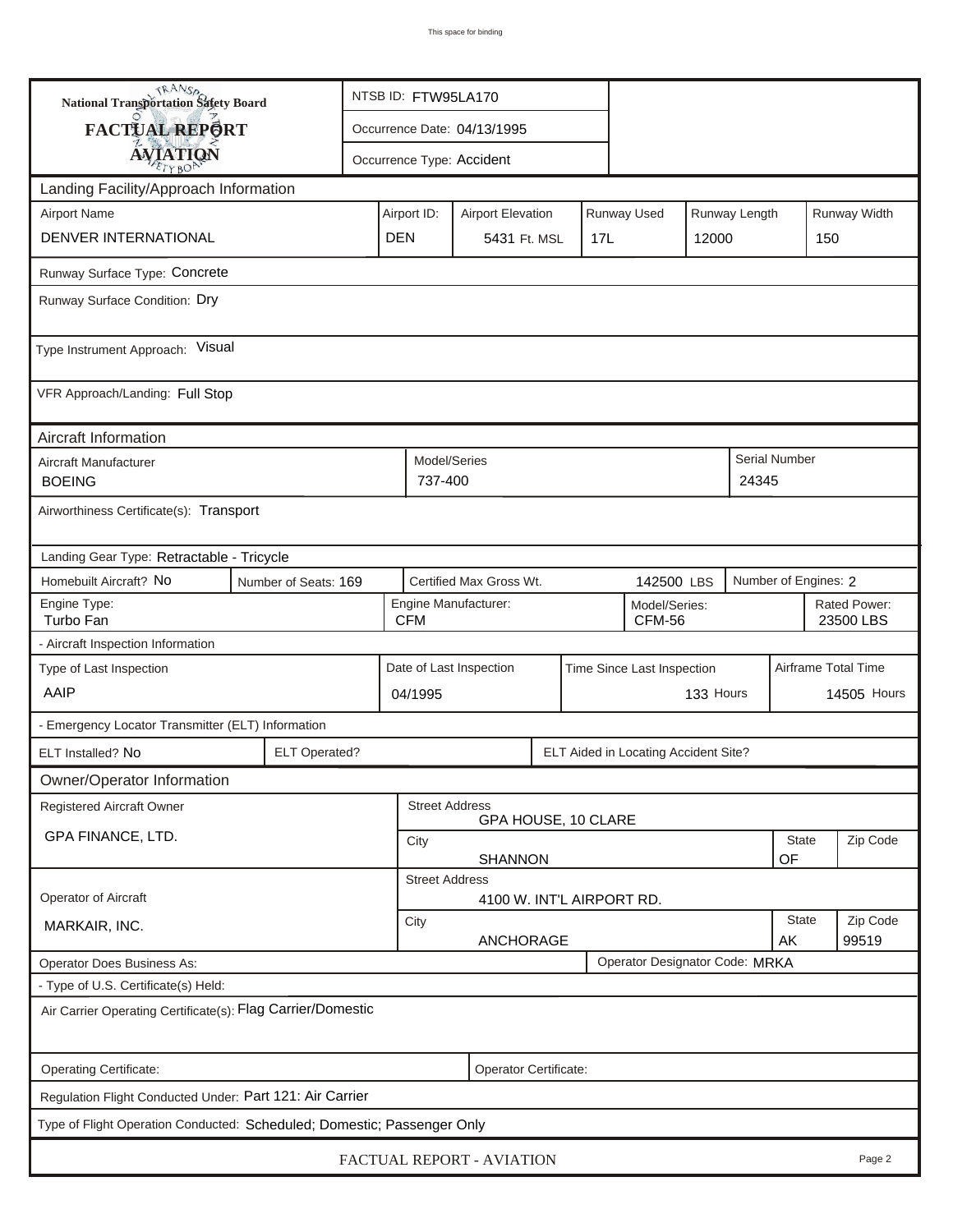|                                                                                                      | <b>National Transportation Safety Board</b>                 |                                              | NTSB ID: FTW95LA170    |                                                      |                               |                 |      |                                        |     |                |                                    |                     |  |
|------------------------------------------------------------------------------------------------------|-------------------------------------------------------------|----------------------------------------------|------------------------|------------------------------------------------------|-------------------------------|-----------------|------|----------------------------------------|-----|----------------|------------------------------------|---------------------|--|
| FACTUAL REPORT<br>Occurrence Date: 04/13/1995                                                        |                                                             |                                              |                        |                                                      |                               |                 |      |                                        |     |                |                                    |                     |  |
|                                                                                                      |                                                             | <b>AVIATION</b><br>Occurrence Type: Accident |                        |                                                      |                               |                 |      |                                        |     |                |                                    |                     |  |
|                                                                                                      |                                                             |                                              |                        |                                                      |                               |                 |      |                                        |     |                |                                    |                     |  |
| Name                                                                                                 | <b>First Pilot Information</b>                              |                                              |                        |                                                      |                               | City            |      |                                        |     | State          | Date of Birth                      | Age                 |  |
| On File                                                                                              |                                                             |                                              |                        |                                                      |                               |                 |      |                                        |     |                |                                    | 39                  |  |
|                                                                                                      |                                                             |                                              |                        |                                                      | On File<br>On File<br>On File |                 |      |                                        |     |                |                                    |                     |  |
| Seat Occupied: Left<br>Principal Profession: Civilian Pilot<br>Certificate Number: On File<br>Sex: M |                                                             |                                              |                        |                                                      |                               |                 |      |                                        |     |                |                                    |                     |  |
| Airline Transport; Commercial<br>Certificate(s):                                                     |                                                             |                                              |                        |                                                      |                               |                 |      |                                        |     |                |                                    |                     |  |
| Airplane Rating(s):<br>Multi-engine Land; Single-engine Land; Single-engine Sea                      |                                                             |                                              |                        |                                                      |                               |                 |      |                                        |     |                |                                    |                     |  |
|                                                                                                      | Rotorcraft/Glider/LTA: None                                 |                                              |                        |                                                      |                               |                 |      |                                        |     |                |                                    |                     |  |
|                                                                                                      | Instrument Rating(s): Airplane                              |                                              |                        |                                                      |                               |                 |      |                                        |     |                |                                    |                     |  |
| None<br>Instructor Rating(s):                                                                        |                                                             |                                              |                        |                                                      |                               |                 |      |                                        |     |                |                                    |                     |  |
|                                                                                                      | Type Rating/Endorsement for Accident/Incident Aircraft? Yes |                                              |                        |                                                      |                               |                 |      | <b>Current Biennial Flight Review?</b> |     |                |                                    |                     |  |
|                                                                                                      | Medical Cert.: Class 1                                      |                                              |                        | Medical Cert. Status: Valid Medical--no waivers/lim. |                               |                 |      |                                        |     |                | Date of Last Medical Exam: 11/1994 |                     |  |
|                                                                                                      |                                                             |                                              |                        |                                                      |                               |                 |      |                                        |     |                |                                    |                     |  |
| - Flight Time Matrix                                                                                 |                                                             | All A/C                                      | This Make<br>and Model | Airplane<br>Single Engine                            | Airplane<br>Mult-Engine       | Night<br>Actual |      | Instrument<br>Simulated                |     | Rotorcraft     | Glider                             | Lighter<br>Than Air |  |
| <b>Total Time</b>                                                                                    |                                                             | 9800                                         | 4500                   | 2500                                                 | 7300                          | 2000            | 2000 |                                        | 275 |                |                                    |                     |  |
|                                                                                                      | Pilot In Command(PIC)                                       | 7900                                         | 2600                   | 2400                                                 | 5400                          | 2000            | 2000 |                                        | 275 |                |                                    |                     |  |
| Instructor                                                                                           |                                                             |                                              |                        |                                                      |                               |                 |      |                                        |     |                |                                    |                     |  |
| Last 90 Days                                                                                         |                                                             |                                              | 100                    |                                                      |                               |                 |      |                                        |     |                |                                    |                     |  |
| Last 30 Days<br>Last 24 Hours                                                                        |                                                             |                                              | 60<br>$\overline{7}$   |                                                      |                               |                 |      |                                        |     |                |                                    |                     |  |
|                                                                                                      | Seatbelt Used? Yes                                          |                                              |                        | Shoulder Harness Used? Yes                           |                               |                 |      | Toxicology Performed? No               |     |                | Second Pilot? Yes                  |                     |  |
|                                                                                                      |                                                             |                                              |                        |                                                      |                               |                 |      |                                        |     |                |                                    |                     |  |
|                                                                                                      | <b>Flight Plan/Itinerary</b>                                |                                              |                        |                                                      |                               |                 |      |                                        |     |                |                                    |                     |  |
|                                                                                                      | Type of Flight Plan Filed: IFR                              |                                              |                        |                                                      |                               |                 |      |                                        |     |                |                                    |                     |  |
| Departure Point                                                                                      |                                                             |                                              |                        |                                                      |                               | <b>State</b>    |      | Airport Identifier                     |     |                |                                    | Time Zone           |  |
|                                                                                                      |                                                             |                                              |                        |                                                      |                               |                 |      |                                        |     | Departure Time |                                    | <b>CDT</b>          |  |
| <b>MCI</b><br>2142<br><b>KANSAS CITY</b><br>MO.                                                      |                                                             |                                              |                        |                                                      |                               |                 |      |                                        |     |                |                                    |                     |  |
| Destination                                                                                          | Same as Accident/Incident Location                          | <b>State</b>                                 |                        | Airport Identifier                                   |                               |                 |      |                                        |     |                |                                    |                     |  |
| Type of Clearance: IFR                                                                               |                                                             |                                              |                        |                                                      |                               |                 |      |                                        |     |                |                                    |                     |  |
| Type of Airspace: Class B                                                                            |                                                             |                                              |                        |                                                      |                               |                 |      |                                        |     |                |                                    |                     |  |
| Weather Information                                                                                  |                                                             |                                              |                        |                                                      |                               |                 |      |                                        |     |                |                                    |                     |  |
| Source of Briefing:                                                                                  |                                                             |                                              |                        |                                                      |                               |                 |      |                                        |     |                |                                    |                     |  |
| Company                                                                                              |                                                             |                                              |                        |                                                      |                               |                 |      |                                        |     |                |                                    |                     |  |
| Method of Briefing:                                                                                  |                                                             |                                              |                        |                                                      |                               |                 |      |                                        |     |                |                                    |                     |  |
| FACTUAL REPORT - AVIATION<br>Page 3                                                                  |                                                             |                                              |                        |                                                      |                               |                 |      |                                        |     |                |                                    |                     |  |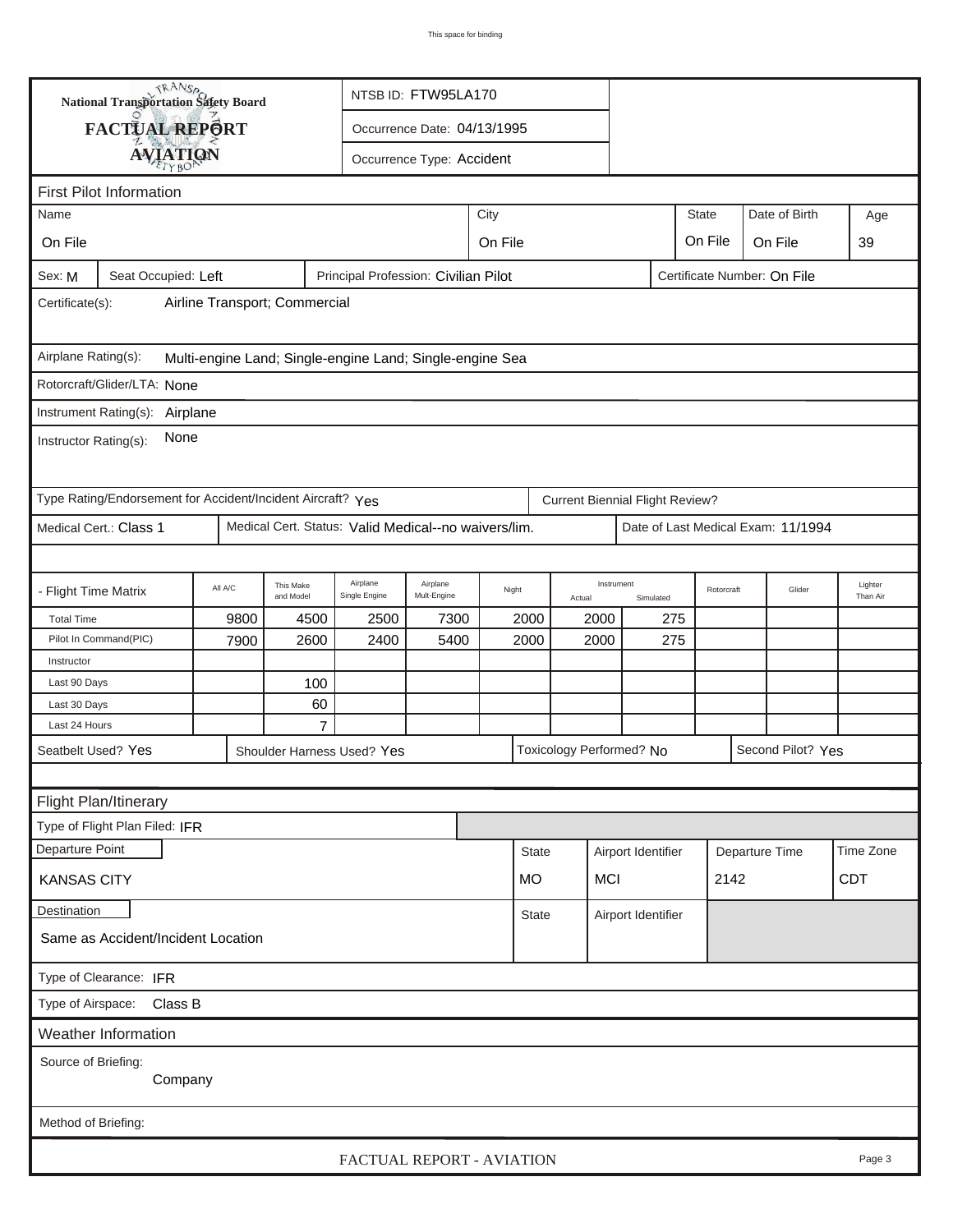| <b>National Transportation Safety Board</b>                                      |                                              |                  |                      | NTSB ID: FTW95LA170       |                             |                                     |   |                                                       |                            |                   |      |     |
|----------------------------------------------------------------------------------|----------------------------------------------|------------------|----------------------|---------------------------|-----------------------------|-------------------------------------|---|-------------------------------------------------------|----------------------------|-------------------|------|-----|
|                                                                                  | FACTUAL REPORT                               |                  |                      |                           | Occurrence Date: 04/13/1995 |                                     |   |                                                       |                            |                   |      |     |
|                                                                                  | <b>AVIATION</b>                              |                  |                      | Occurrence Type: Accident |                             |                                     |   |                                                       |                            |                   |      |     |
| Weather Information                                                              |                                              |                  |                      |                           |                             |                                     |   |                                                       |                            |                   |      |     |
| WOF ID                                                                           | <b>Observation Time</b>                      | Time Zone        | <b>WOF Elevation</b> |                           |                             | WOF Distance From Accident Site     |   | Direction From Accident Site                          |                            |                   |      |     |
|                                                                                  |                                              |                  |                      |                           |                             |                                     |   |                                                       |                            |                   |      |     |
| <b>DEN</b>                                                                       | 2155                                         | <b>MDT</b>       | 5431 Ft. MSL         |                           |                             |                                     |   | 0 Deg. Mag.<br>0 NM                                   |                            |                   |      |     |
| Sky/Lowest Cloud Condition: Clear<br>0 Ft. AGL<br>Condition of Light: Night/Dark |                                              |                  |                      |                           |                             |                                     |   |                                                       |                            |                   |      |     |
|                                                                                  | Lowest Ceiling: None                         |                  |                      | 0 Ft. AGL                 | Visibility:                 |                                     | 7 | <b>SM</b>                                             | 29.00<br>Altimeter:<br>"Hg |                   |      |     |
| Temperature:                                                                     | 13 °C                                        | Dew Point:       | $-1 °C$              |                           | Wind Direction:             |                                     |   |                                                       |                            | Density Altitude: | 6511 | Ft. |
| Wind Speed:                                                                      |                                              | Gusts:           |                      |                           |                             |                                     |   | Weather Condtions at Accident Site: Visual Conditions |                            |                   |      |     |
| Visibility (RVR):                                                                | 0<br>Ft.                                     | Visibility (RVV) | $\mathbf 0$          | <b>SM</b>                 |                             | Intensity of Precipitation: Unknown |   |                                                       |                            |                   |      |     |
|                                                                                  | Restrictions to Visibility: None             |                  |                      |                           |                             |                                     |   |                                                       |                            |                   |      |     |
|                                                                                  |                                              |                  |                      |                           |                             |                                     |   |                                                       |                            |                   |      |     |
| Type of Precipitation:                                                           | None                                         |                  |                      |                           |                             |                                     |   |                                                       |                            |                   |      |     |
|                                                                                  |                                              |                  |                      |                           |                             |                                     |   |                                                       |                            |                   |      |     |
|                                                                                  | <b>Accident Information</b>                  |                  |                      |                           |                             |                                     |   |                                                       |                            |                   |      |     |
|                                                                                  | Aircraft Damage: Substantial                 |                  | Aircraft Fire: None  |                           |                             |                                     |   | Aircraft Explosion None                               |                            |                   |      |     |
|                                                                                  | Classification: Foreign Registered/U.S. Soil |                  |                      |                           |                             |                                     |   |                                                       |                            |                   |      |     |
|                                                                                  | - Injury Summary Matrix                      | Fatal            | Serious<br>Minor     |                           | None                        | <b>TOTAL</b>                        |   |                                                       |                            |                   |      |     |
| <b>First Pilot</b>                                                               |                                              |                  |                      |                           | $\mathbf{1}$                | 1                                   |   |                                                       |                            |                   |      |     |
| Second Pilot                                                                     |                                              |                  |                      |                           | 1                           |                                     |   |                                                       |                            |                   |      |     |
| <b>Student Pilot</b>                                                             |                                              |                  |                      |                           |                             |                                     |   |                                                       |                            |                   |      |     |
|                                                                                  | Flight Instructor                            |                  |                      |                           |                             |                                     |   |                                                       |                            |                   |      |     |
| <b>Check Pilot</b>                                                               |                                              |                  |                      |                           |                             |                                     |   |                                                       |                            |                   |      |     |
|                                                                                  | <b>Flight Engineer</b>                       |                  |                      |                           |                             |                                     |   |                                                       |                            |                   |      |     |
|                                                                                  | Cabin Attendants                             |                  |                      |                           | 4 <sup>1</sup>              | 4                                   |   |                                                       |                            |                   |      |     |
| Other Crew                                                                       |                                              |                  |                      |                           |                             |                                     |   |                                                       |                            |                   |      |     |
| Passengers                                                                       |                                              |                  |                      |                           | 141                         | 141                                 |   |                                                       |                            |                   |      |     |
| - TOTAL ABOARD -                                                                 |                                              |                  |                      |                           | 147                         | 147                                 |   |                                                       |                            |                   |      |     |
| Other Ground                                                                     |                                              | 0                | 0                    | 0                         |                             | 0                                   |   |                                                       |                            |                   |      |     |
|                                                                                  | - GRAND TOTAL -                              | 0                | $\overline{0}$       | 0                         | 147                         | 147                                 |   |                                                       |                            |                   |      |     |
|                                                                                  |                                              |                  |                      |                           |                             |                                     |   |                                                       |                            |                   |      |     |
| FACTUAL REPORT - AVIATION<br>Page 4                                              |                                              |                  |                      |                           |                             |                                     |   |                                                       |                            |                   |      |     |